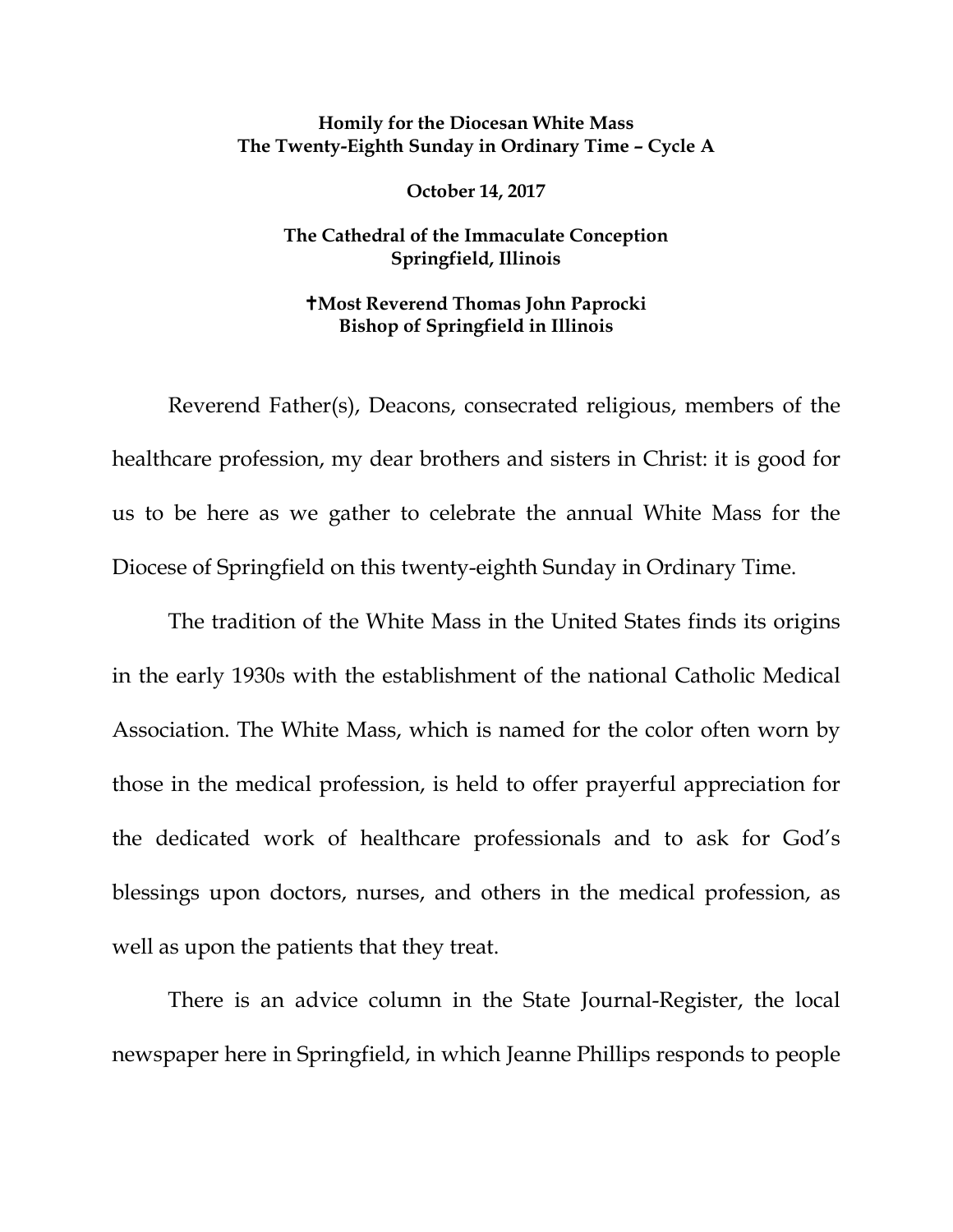who write in for guidance on how to handle various situations in their lives. More often than not, these letters revolve around hurt feelings: people who feel that someone has slighted them or a member of their family in some way. Rarely does the person seeking advice try to see things from the other person's perspective, and the question asked of the columnist is generally "How do I make the other person change?" It seems that the people who are seeking this sort of advice have forgotten a key life lesson: that rather than trying to change others, we should look to correct our own shortcomings.

In our Gospel today, Jesus calls us to do the very thing that those who write the advice columnist seem unable to do: He calls us to see our lives from the perspective of another person; not just any person though: He calls us to look at our lives from God's perspective rather than our own. This is not an easy or simple request by any means, for in general, people seem to be first and foremost interested in what makes them happy and for others to see things from their perspective. But if we are to be true disciples of our Lord, at times we must surrender our viewpoint to that of God and change our lives so that we might open our hearts to accept the salvation that our Lord, in His great love, offers to each and every one of us.

2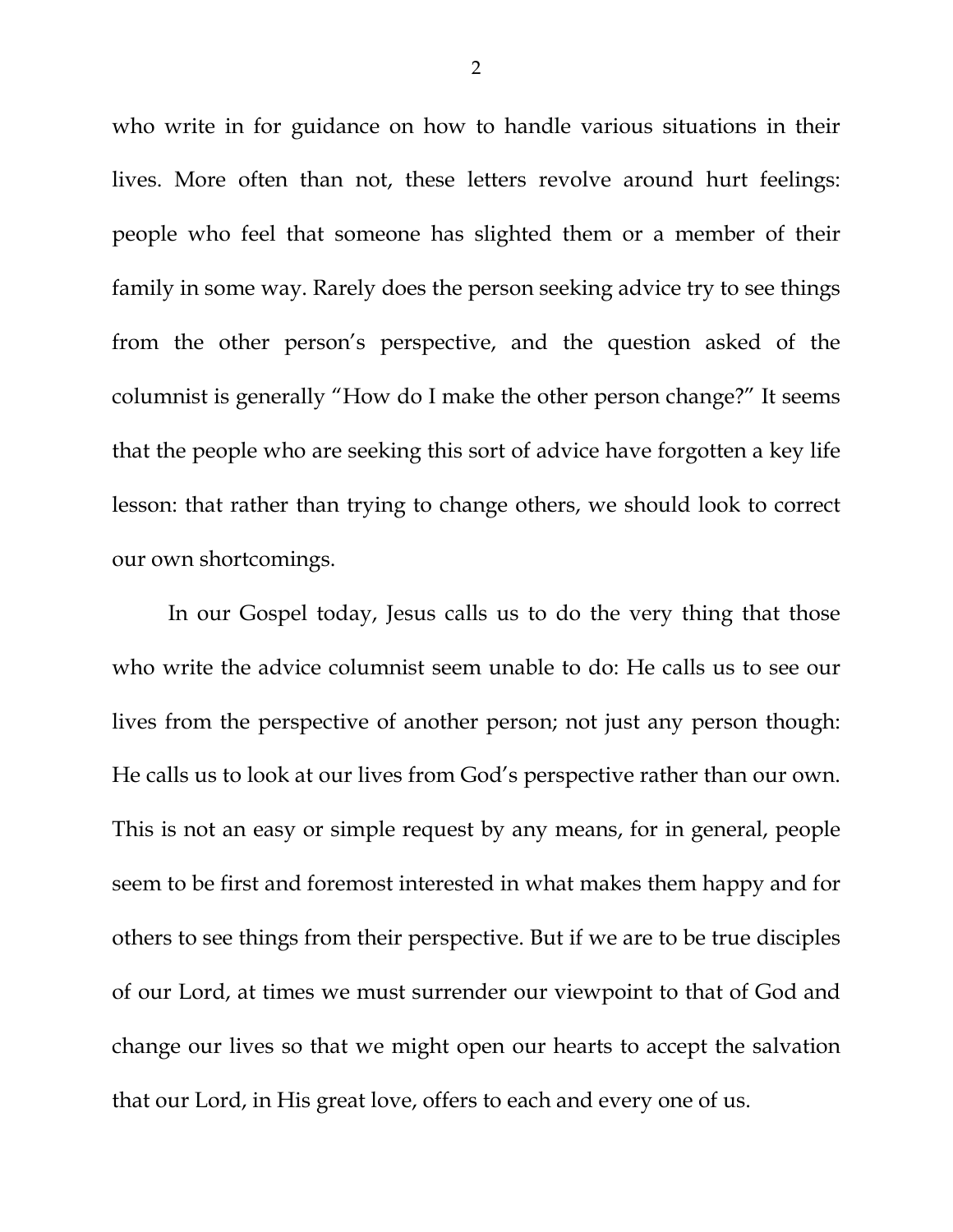If we look at the parable in today's Gospel through this lens, there are several points that we should take away from it to enhance our lives so that we might more fully live the stewardship and discipleship way of life in the midst of the world.

The first of these is the fact that the God invites us as Christians and disciples of His Son to a feast that is as joyous as a wedding banquet. More broadly, His invitation is an invitation to live a joyful life both in this life and then in the kingdom of Heaven. At times it may be easy to fall into the trap of viewing discipleship as a way of life that calls us to give up the many things that bring happiness and enjoyment to our daily lives. On the contrary, through living a life devoted to Christ as His disciples, our Lord invites us to a joy that the world simply cannot give.

Much like those in the parable who went about the activities of their daily lives without thinking of preparing for the wedding feast to which they were invited, too often we also go about our daily lives focusing on things that are bound by time on Earth rather than focusing on things that are not bound by time, those that pertain to our eternal happiness. In our pursuit of living as Christ's disciples here on earth, we must not listen so

3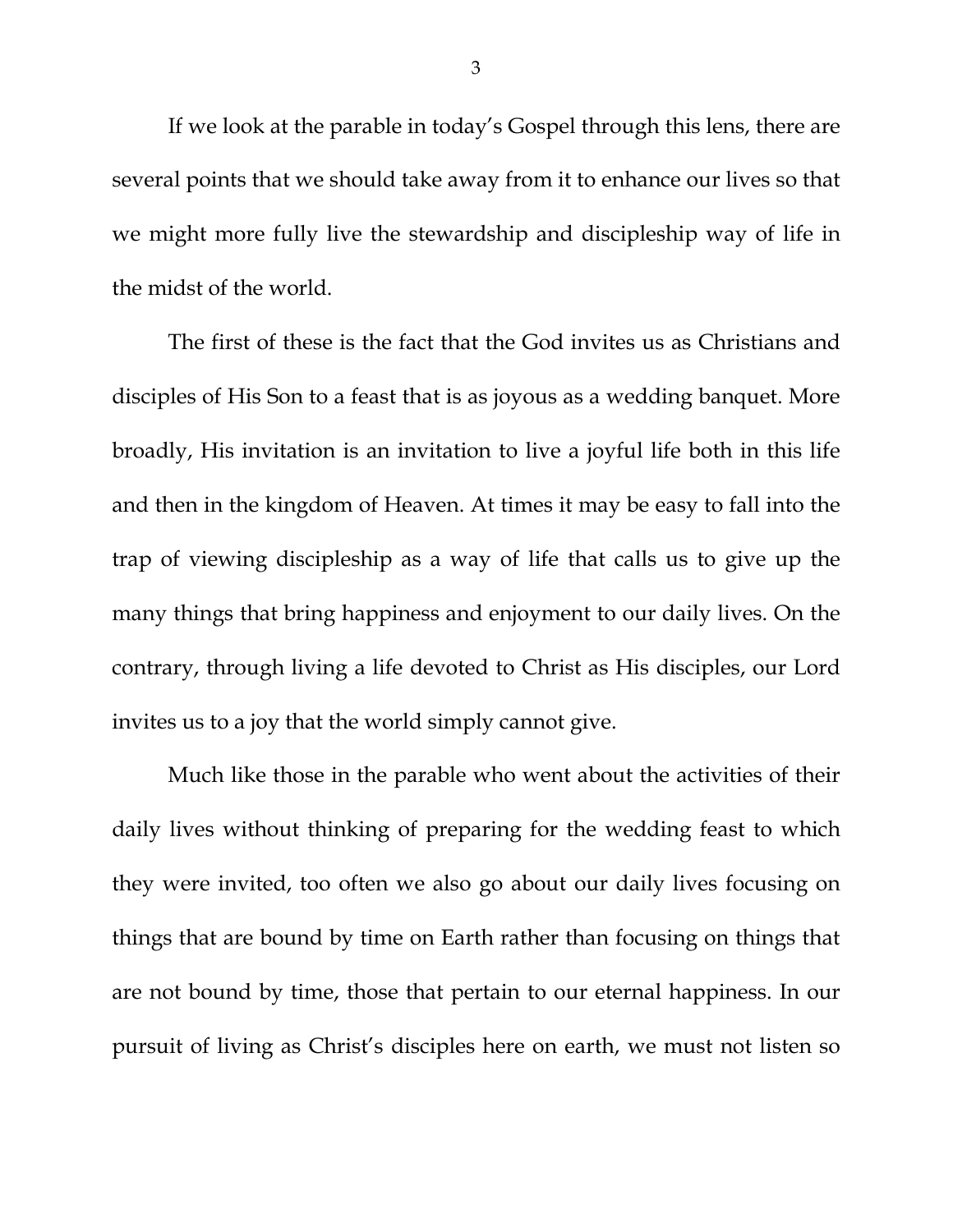closely to the demands of the world that we cannot hear the invitation of our Lord to be his disciples.

Toward the end of the parable, Jesus recounts what happened to the person who was invited to the wedding feast but came without first preparing himself and wearing a garment that was fitting for the occasion. When the king notices this he comes to the guest and asks him why he came without a wedding garment. The guest responds with silence. At this the king ordered his servants to bind the guest and cast him out into the darkness where there will be wailing and grinding of teeth.

This is quite a sobering end to a parable about a king who invites people to share the joy of a wedding feast. But lest we get caught up in the idea that it was about the clothes the person was wearing, we must look at this through the viewpoint of our relationship with God. If we look at the wedding feast as heaven and the king as our Lord, what is it that we can take away from this section of the parable?

The parable deals with the spiritual disposition with which we come to the banquet of the Lord. It deals with how we have prepared the "garments" that fit our heart, our mind and our soul: the garment of spiritual longing, the garment of true repentance, the garment of faith, and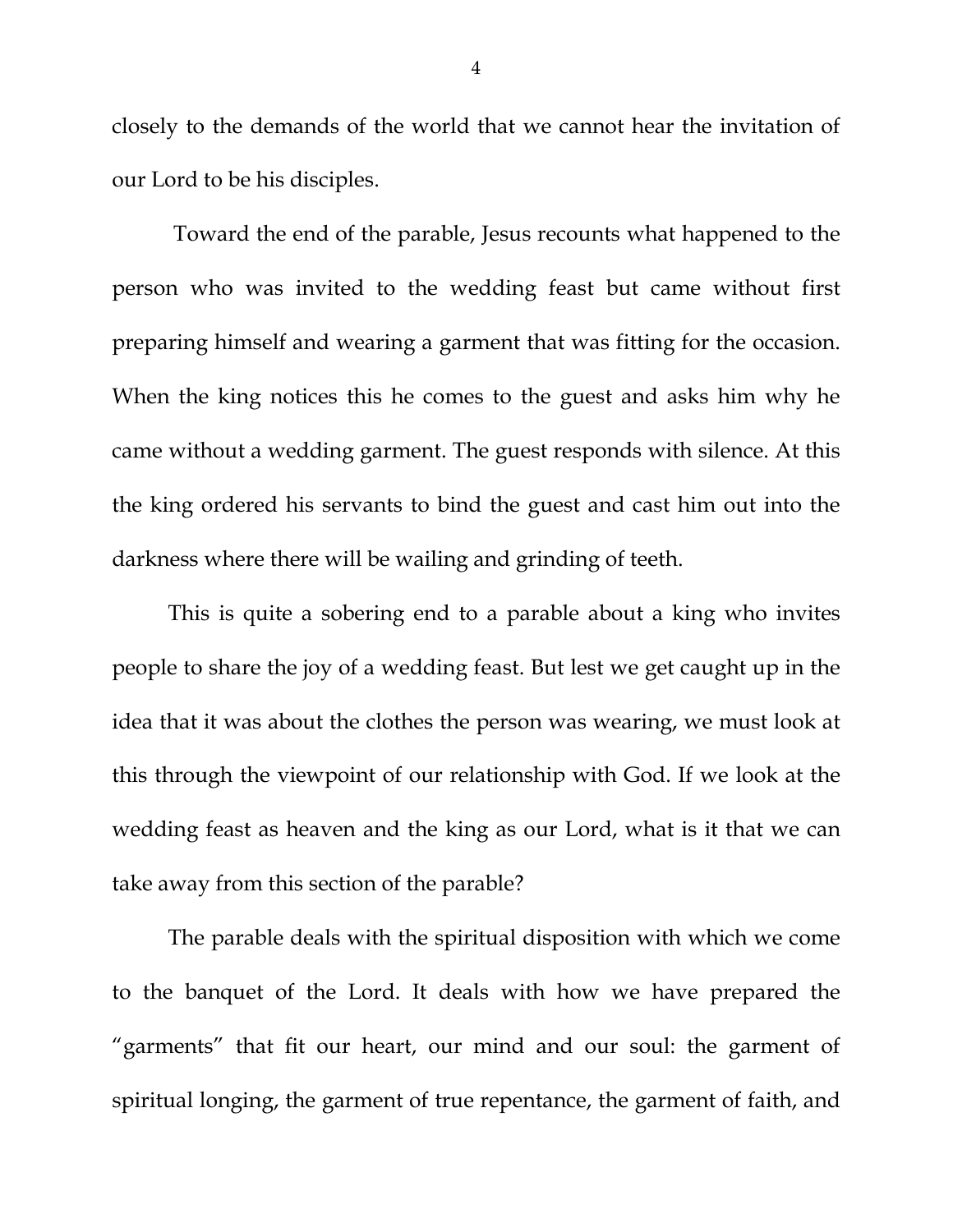the garment of reverence. These are the garments that our Lord calls us to focus on as we prepare ourselves to come to this spiritual banquet to which our Lord invites us.

Can you imagine the difference it would make if each and every one of us came to Mass truly prepared to celebrate the joyous feast that we gather each week to celebrate? I would imagine the change in our daily lives would be substantial. Not only would we be given the grace to live as Christ's disciples in the midst of the world, we would be given the grace to preach and spread the news of the Gospel to those around us, and so contribute to the building up of the kingdom of God on earth.

My dear brothers and sisters in Christ, let us always prepare ourselves spiritually for our participation in the holy sacrifice of the Mass. But let us not isolate that preparation simply to the moments immediately prior to Mass; rather, let us live as Christ calls us to live each and every day of our lives so that at any point we are ready to join in the joy of the Heavenly Feast so that we will not be cast out into the darkness, having forfeited the precious gifts that we had been offered, but had not accepted. The reality of this parable is that it was not the punishment of being bound and cast out that caused the wedding guest to wail and grind his teeth; it